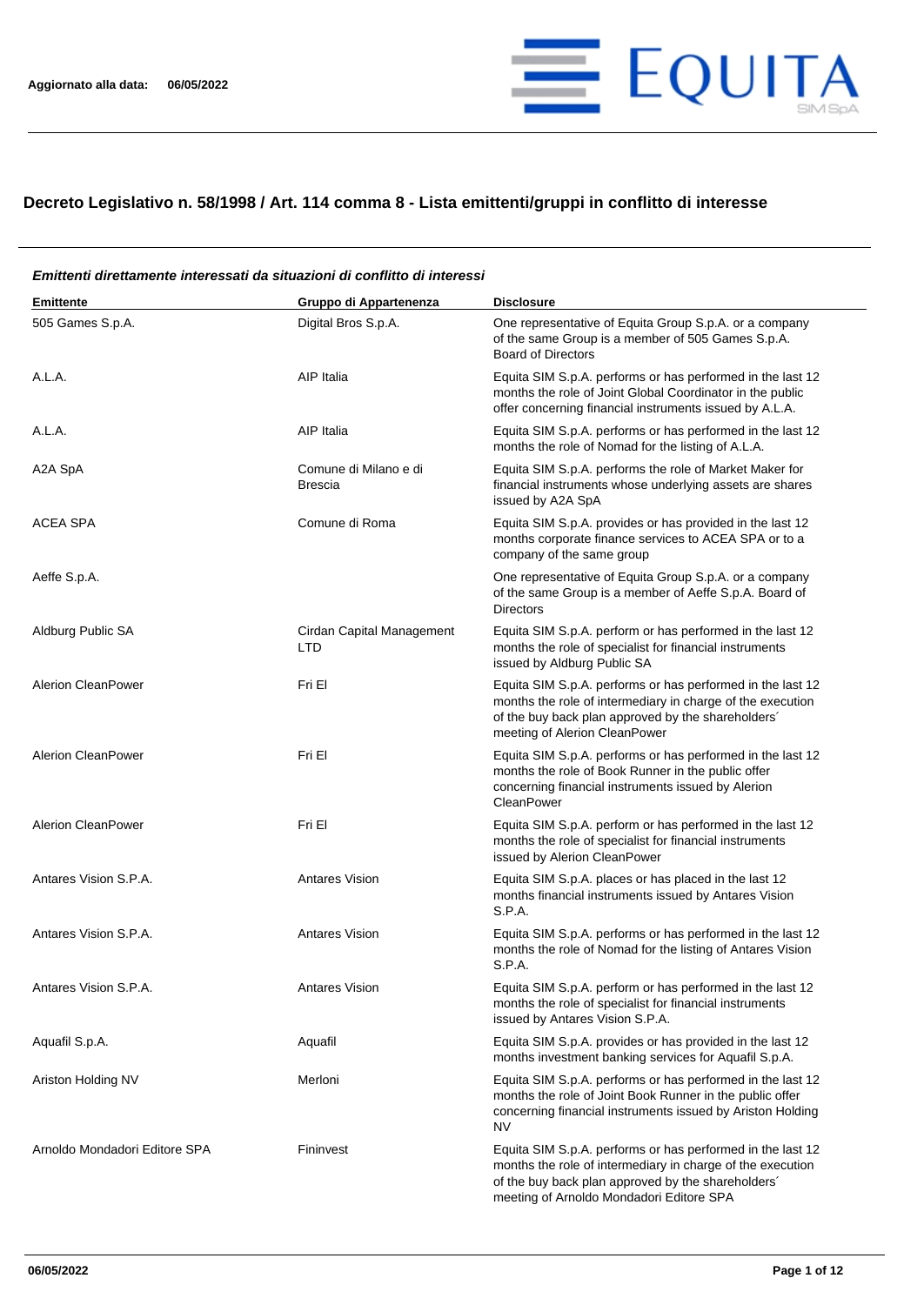

| Arnoldo Mondadori Editore SPA | Fininvest                  | Equita SIM S.p.A. perform or has performed in the last 12<br>months the role of specialist for financial instruments<br>issued by Arnoldo Mondadori Editore SPA                                               |
|-------------------------------|----------------------------|---------------------------------------------------------------------------------------------------------------------------------------------------------------------------------------------------------------|
| Ascopiave S.p.A.              | Ascopiave                  | Equita SIM S.p.A. performs or has performed in the last 12<br>months the role of intermediary in charge of the execution<br>of the buy back plan approved by the shareholders'<br>meeting of Ascopiave S.p.A. |
| Ascopiave S.p.A.              | Ascopiave                  | Equita SIM S.p.A. perform or has performed in the last 12<br>months the role of specialist for financial instruments<br>issued by Ascopiave S.p.A.                                                            |
| Assicurazioni Generali S.p.A. | Generali                   | Equita SIM S.p.A. provides or has provided in the last 12<br>months corporate finance services to Assicurazioni<br>Generali S.p.A. or to a company of the same group                                          |
| Assicurazioni Generali S.p.A. | Generali                   | Equita SIM S.p.A. performs the role of Market Maker for<br>financial instruments whose underlying assets are shares<br>issued by Assicurazioni Generali S.p.A.                                                |
| Assicurazioni Generali S.p.A. | Generali                   | Equita SIM S.p.A. performs the role of Market Maker for<br>financial instruments issued by Assicurazioni Generali<br>S.p.A.                                                                                   |
| Assiteca S.p.A.               | Lucca S.r.l.               | Equita SIM S.p.A. provides or has provided in the last 12<br>months investment banking services for Assiteca S.p.A.                                                                                           |
| Assiteca S.p.A.               | Lucca S.r.l.               | Equita SIM S.p.A. perform or has performed in the last 12<br>months the role of specialist for financial instruments<br>issued by Assiteca S.p.A.                                                             |
| ASTM S.p.A                    | Gavio                      | Equita SIM S.p.A. perform or has performed in the last 12<br>months the role of advisor of the offerer in transactions on<br>financial instruments issued by ASTM S.p.A                                       |
| Atlantia S.p.A.               | <b>Benetton</b>            | Equita SIM S.p.A. performs the role of Market Maker for<br>financial instruments issued by Atlantia S.p.A.                                                                                                    |
| Autogrill SPA                 | <b>Benetton</b>            | Equita SIM S.p.A. provides or has provided in the last 12<br>months corporate finance services to Autogrill SPA or to a<br>company of the same group                                                          |
| Autogrill SPA                 | <b>Benetton</b>            | Equita SIM S.p.A. provides or has provided in the last 12<br>months investment banking services for Autogrill SPA                                                                                             |
| <b>Autogrill SPA</b>          | <b>Benetton</b>            | Equita SIM S.p.A. performs the role of Market Maker for<br>financial instruments whose underlying assets are shares<br>issued by Autogrill SPA                                                                |
| Avio S.p.A.                   | Ministero Economia Finanze | Equita SIM S.p.A. performs or has performed in the last 12<br>months the role of intermediary in charge of the execution<br>of the buy back plan approved by the shareholders'<br>meeting of Avio S.p.A.      |
| Avio S.p.A.                   | Ministero Economia Finanze | Equita SIM S.p.A. provides or has provided in the last 12<br>months investment banking services for Avio S.p.A.                                                                                               |
| Avio S.p.A.                   | Ministero Economia Finanze | One representative of Equita Group S.p.A. or a company<br>of the same Group is a member of Avio S.p.A. Board of<br><b>Directors</b>                                                                           |
| B.F. S.p.A.                   | <b>Bonifiche Ferraresi</b> | Equita SIM S.p.A. provides or has provided in the last 12<br>months corporate finance services to B.F. S.p.A. or to a<br>company of the same group                                                            |
| B.F. S.p.A.                   | <b>Bonifiche Ferraresi</b> | Equita SIM S.p.A. provides or has provided in the last 12<br>months investment banking services for B.F. S.p.A.                                                                                               |
| B.F. S.p.A.                   | <b>Bonifiche Ferraresi</b> | Equita SIM S.p.A. perform or has performed in the last 12<br>months the role of specialist for financial instruments<br>issued by B.F. S.p.A.                                                                 |
| Banca Carige S.p.A.           | Malacalza                  | Equita SIM S.p.A. perform or has performed in the last 12<br>months the role of specialist for financial instruments<br>issued by Banca Carige S.p.A.                                                         |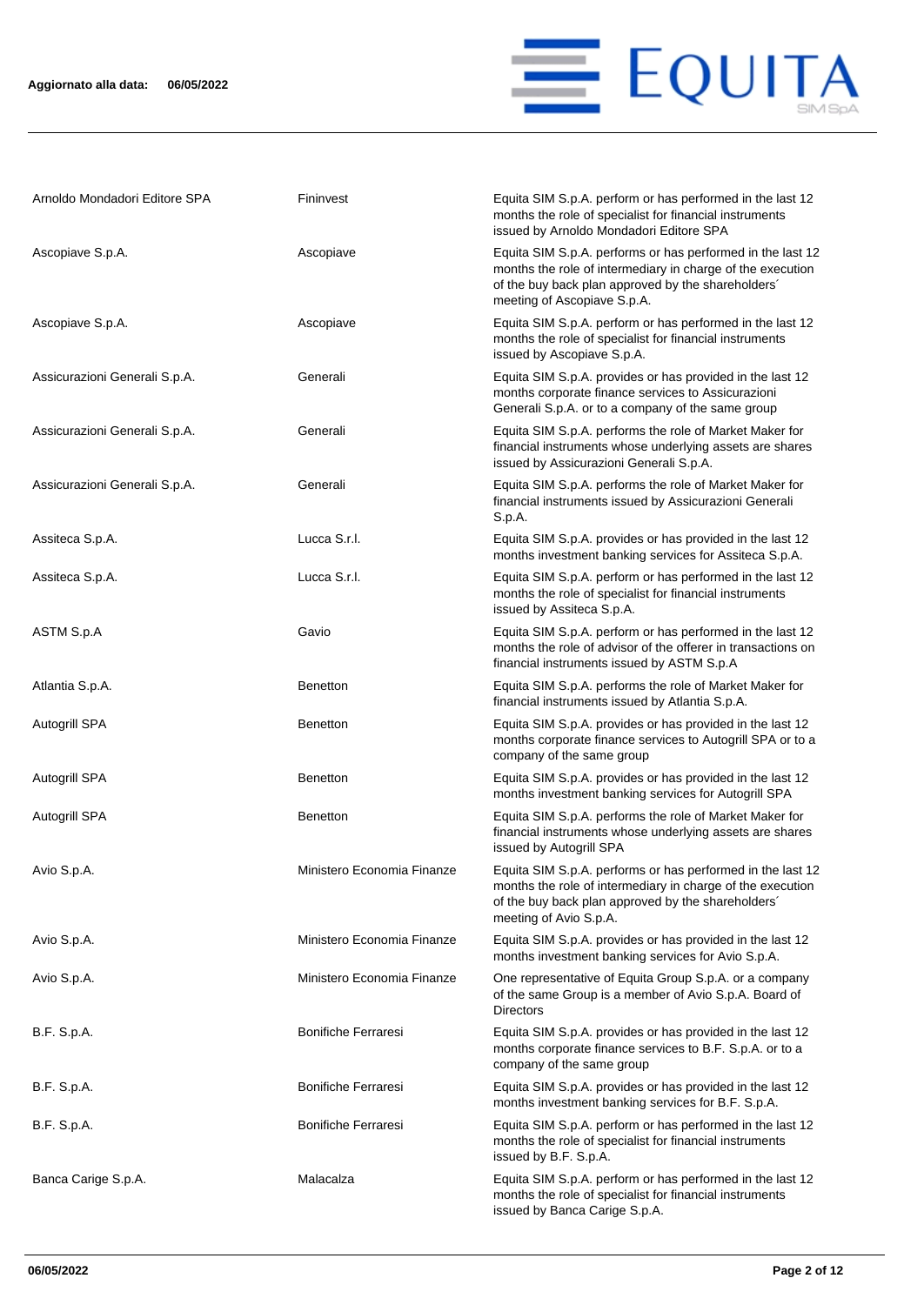

Banca Cesare Ponti **Equita SIM S.p.A. perform or has performed in the last 12** 

|                                    |                      | months the role of specialist for financial instruments<br>issued by Banca Cesare Ponti                                                                                                                                   |
|------------------------------------|----------------------|---------------------------------------------------------------------------------------------------------------------------------------------------------------------------------------------------------------------------|
| Banca Farmafactoring S.p.a.        | Equinova             | Equita SIM S.p.A. provides or has provided in the last 12<br>months investment banking services for Banca<br>Farmafactoring S.p.a.                                                                                        |
| Banca Ifis SPA                     | La Scogliera S.p.A.  | Equita SIM S.p.A. performs the role of Market Maker for<br>financial instruments issued by Banca Ifis SPA                                                                                                                 |
| Banca Popolare di Milano S.c.r.l.  | Banco BPM            | Equita SIM S.p.A. performs the role of Market Maker for<br>financial instruments whose underlying assets are shares<br>issued by Banca Popolare di Milano S.c.r.l.                                                        |
| Banca Popolare di Sondrio S.C.p.A. | <b>BP</b> Sondrio    | Equita SIM S.p.A. has placed/has executed an ABB/RABB<br>in the last 12 months for financial instruments issued by<br>Banca Popolare di Sondrio S.C.p.A.                                                                  |
| Banca Popolare di Sondrio S.C.p.A. | <b>BP</b> Sondrio    | Equita SIM S.p.A. perform or has performed in the last 12<br>months the role of specialist for financial instruments<br>issued by Banca Popolare di Sondrio S.C.p.A.                                                      |
| <b>Banca Profilo SPA</b>           | <b>Banca Profilo</b> | Equita SIM S.p.A. performs or has performed in the last 12<br>months the role of intermediary in charge of the execution<br>of the buy back plan approved by the shareholders'<br>meeting of Banca Profilo SPA            |
| <b>Banca Profilo SPA</b>           | Banca Profilo        | Equita SIM S.p.A. perform or has performed in the last 12<br>months the role of specialist for financial instruments<br>issued by Banca Profilo SPA                                                                       |
| Banco BPM S.p.A.                   | Banco BPM            | Equita SIM S.p.A. performs the role of Market Maker for<br>financial instruments issued by Banco BPM S.p.A.                                                                                                               |
| Barclays Bank PLC                  | <b>Barclays</b>      | Equita SIM S.p.A. performs or has performed in the last 12<br>months the role of liquidity provider for financial<br>instruments issued by Barclays Bank PLC                                                              |
| Barclays Bank PLC                  | <b>Barclays</b>      | Equita SIM S.p.A. perform or has performed in the last 12<br>months the role of specialist for financial instruments<br>issued by Barclays Bank PLC                                                                       |
| Be Shaping the Future S.p.A.       | TIP                  | Equita SIM S.p.A. performs or has performed in the last 12<br>months the role of intermediary in charge of the execution<br>of the buy back plan approved by the shareholders'<br>meeting of Be Shaping the Future S.p.A. |
| Be Shaping the Future S.p.A.       | TIP                  | Equita SIM S.p.A. provides or has provided in the last 12<br>months investment banking services for Be Shaping the<br>Future S.p.A.                                                                                       |
| Be Shaping the Future S.p.A.       | <b>TIP</b>           | Equita SIM S.p.A. perform or has performed in the last 12<br>months the role of specialist for financial instruments<br>issued by Be Shaping the Future S.p.A.                                                            |
| BNP Paribas Issuance B.V.          | Gruppo BNP Paribas   | Equita SIM S.p.A. perform or has performed in the last 12<br>months the role of specialist for financial instruments<br>issued by BNP Paribas Issuance B.V.                                                               |
| Borsa Italiana S.p.A.              | Borsa Italiana       | One representative of Equita Group S.p.A. or a company<br>of the same Group is a member of Borsa Italiana S.p.A.<br><b>Board of Directors</b>                                                                             |
| <b>Buzzi Unicem SPA</b>            | Buzzi                | Equita SIM S.p.A. performs the role of Market Maker for<br>financial instruments whose underlying assets are shares<br>issued by Buzzi Unicem SPA                                                                         |
| Cairo Communication SPA            | Cairo                | Equita SIM S.p.A. perform or has performed in the last 12<br>months the role of specialist for financial instruments<br>issued by Cairo Communication SPA                                                                 |
| Cairo Communication SPA            | Cairo                | One representative of Equita Group S.p.A. or a company<br>of the same Group is a member of Cairo Communication<br><b>SPA Board of Directors</b>                                                                           |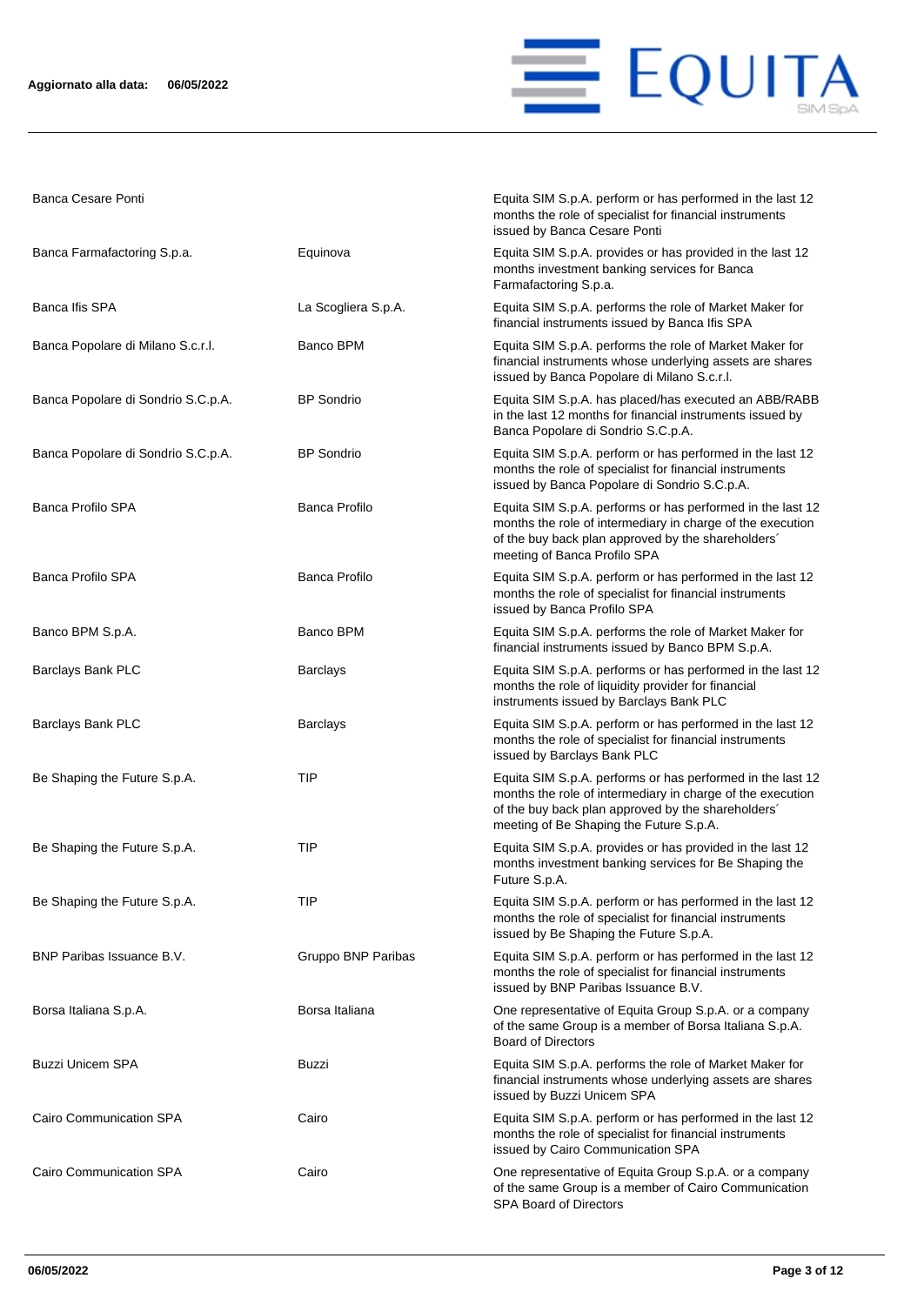## **Aggiornato alla data: 06/05/2022**



| Cairo Editore S.p.A.                                 | Cairo Communication S.p.A.    | One representative of Equita Group S.p.A. or a company<br>of the same Group is a member of Cairo Editore S.p.A.<br><b>Board of Directors</b>                                                                                                      |
|------------------------------------------------------|-------------------------------|---------------------------------------------------------------------------------------------------------------------------------------------------------------------------------------------------------------------------------------------------|
| Cairo Pubblicità S.p.A.                              | Cairo Communication S.p.A.    | One representative of Equita Group S.p.A. or a company<br>of the same Group is a member of Cairo Pubblicità S.p.A.<br><b>Board of Directors</b>                                                                                                   |
| CairoRCS Media                                       | Cairo Communication S.p.A.    | One representative of Equita Group S.p.A. or a company<br>of the same Group is a member of CairoRCS Media Board<br>of Directors                                                                                                                   |
| Canon Italia S.p.A.                                  | <b>CANON INC</b>              | One representative of Equita Group S.p.A. or a company<br>of the same Group is a member of Canon Italia S.p.A.<br><b>Board of Directors</b>                                                                                                       |
| Carraro International S.E.                           | CARRARO                       | Equita SIM S.p.A. perform or has performed in the last 12<br>months the role of specialist for financial instruments<br>issued by Carraro International S.E.                                                                                      |
| CIR S.p.A. - COMPAGNIE INDUSTRIALI<br><b>RIUNITE</b> | De Benedetti                  | Equita SIM S.p.A. performs or has performed in the last 12<br>months the role of intermediary in charge of the execution<br>of the buy back plan approved by the shareholders'<br>meeting of CIR S.p.A. - COMPAGNIE INDUSTRIALI<br><b>RIUNITE</b> |
| Citigroup Inc                                        | Citigroup                     | Equita SIM S.p.A. perform or has performed in the last 12<br>months the role of specialist for financial instruments<br>issued by Citigroup Inc                                                                                                   |
| CNH Industrial N.V.                                  | Agnelli                       | Equita SIM S.p.A. performs the role of Market Maker for<br>financial instruments whose underlying assets are shares<br>issued by CNH Industrial N.V.                                                                                              |
| COIMA RES S.p.A.                                     | Coima RES                     | Equita SIM S.p.A. provides or has provided in the last 12<br>months investment banking services for COIMA RES<br>S.p.A.                                                                                                                           |
| Credit Agricole Friuladria S.p.A.                    | <b>Credit Agricole</b>        | Equita SIM S.p.A. perform or has performed in the last 12<br>months the role of advisor of the offerer in transactions on<br>financial instruments issued by Credit Agricole Friuladria<br>S.p.A.                                                 |
| Credit Agricole Italia S.p.A.                        | <b>Credit Agricole</b>        | Equita SIM S.p.A. provides or has provided in the last 12<br>months corporate finance services to Credit Agricole Italia<br>S.p.A. or to a company of the same group                                                                              |
| Credit Agricole SA                                   | <b>Credit Agricole</b>        | Equita SIM S.p.A. perform or has performed in the last 12<br>months the role of specialist for financial instruments<br>issued by Credit Agricole SA                                                                                              |
| Credit Suisse AG, London Branch                      | <b>Credit Suisse</b>          | Equita SIM S.p.A. perform or has performed in the last 12<br>months the role of specialist for financial instruments<br>issued by Credit Suisse AG, London Branch                                                                                 |
| Credito Valtellinese S.p.A.                          | Credit Agricole Italia S.p.A. | Equita SIM S.p.A. perform or has performed in the last 12<br>months the role of advisor of the offerer in transactions on<br>financial instruments issued by Credito Valtellinese S.p.A.                                                          |
| Culti Milano S.p.A.                                  | Intek                         | Equita SIM S.p.A. performs or has performed in the last 12<br>months the role of intermediary in charge of the execution<br>of the buy back plan approved by the shareholders'<br>meeting of Culti Milano S.p.A.                                  |
| CY4Gate S.p.A.                                       | Elettronica s.p.a.            | Equita SIM S.p.A. performs or has performed in the last 12<br>months the role of Global Coordinator in the public offer<br>concerning financial instruments issued by CY4Gate S.p.A.                                                              |
| CY4Gate S.p.A.                                       | Elettronica s.p.a.            | Equita SIM S.p.A. performs or has performed in the last 12<br>months the role of Nomad for the listing of CY4Gate S.p.A.                                                                                                                          |
| CY4Gate S.p.A.                                       | Elettronica s.p.a.            | Equita SIM S.p.A. perform or has performed in the last 12<br>months the role of specialist for financial instruments<br>issued by CY4Gate S.p.A.                                                                                                  |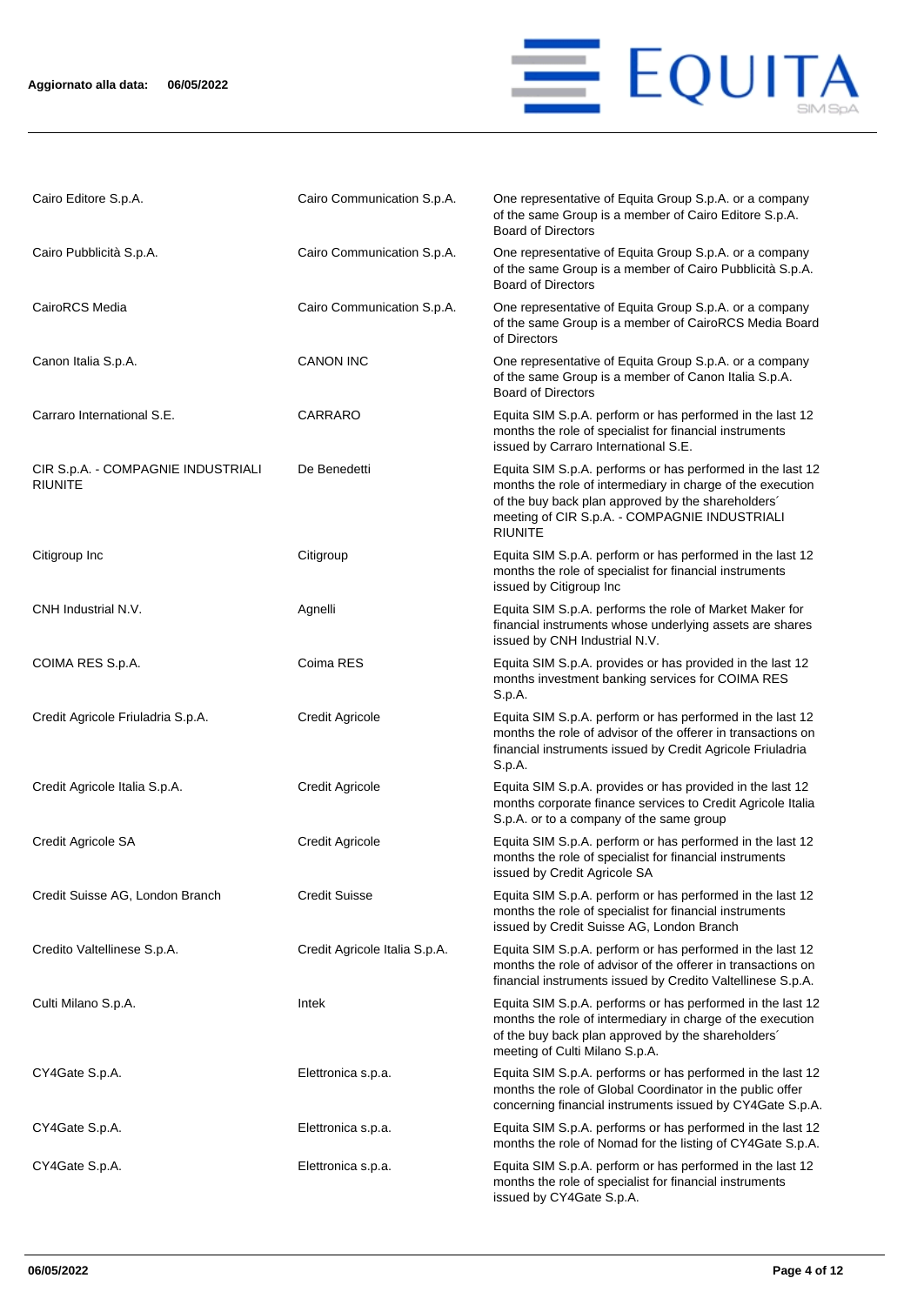

| D'Amico International Shipping SA | d`Amico                    | Equita SIM S.p.A. performs or has performed in the last 12<br>months the role of intermediary in charge of the execution<br>of the buy back plan approved by the shareholders'<br>meeting of D'Amico International Shipping SA |
|-----------------------------------|----------------------------|--------------------------------------------------------------------------------------------------------------------------------------------------------------------------------------------------------------------------------|
| D'Amico International Shipping SA | d`Amico                    | Equita SIM S.p.A. provides or has provided in the last 12<br>months investment banking services for D'Amico<br>International Shipping SA                                                                                       |
| Defence Tech Holding S.p.A.       | Comunimpresa S.r.l.        | Equita SIM S.p.A. performs or has performed in the last 12<br>months the role of Global Coordinator in the public offer<br>concerning financial instruments issued by Defence Tech<br>Holding S.p.A.                           |
| Defence Tech Holding S.p.A.       | Comunimpresa S.r.l.        | Equita SIM S.p.A. performs or has performed in the last 12<br>months the role of Nomad for the listing of Defence Tech<br>Holding S.p.A.                                                                                       |
| Defence Tech Holding S.p.A.       | Comunimpresa S.r.l.        | Equita SIM S.p.A. perform or has performed in the last 12<br>months the role of specialist for financial instruments<br>issued by Defence Tech Holding S.p.A.                                                                  |
| Deutsche Bank AG                  |                            | Equita SIM S.p.A. perform or has performed in the last 12<br>months the role of specialist for financial instruments<br>issued by Deutsche Bank AG                                                                             |
| Digital Bros Spa                  |                            | One representative of Equita Group S.p.A. or a company<br>of the same Group is a member of Digital Bros Spa Board<br>of Directors                                                                                              |
| Digital Value S.p.A.              |                            | Equita SIM S.p.A. provides or has provided in the last 12<br>months investment banking services for Digital Value<br>S.p.A.                                                                                                    |
| doValue S.p.A.                    | <b>Fortress</b>            | Equita SIM S.p.A. performs or has performed in the last 12<br>months the role of intermediary in charge of the execution<br>of the buy back plan approved by the shareholders'<br>meeting of doValue S.p.A.                    |
| Dragon Spac                       |                            | Equita SIM S.p.A. provides or has provided in the last 12<br>months corporate finance services to Dragon Spac or to a<br>company of the same group                                                                             |
| Enel S.p.A.                       | Ministero Economia Finanze | Equita SIM S.p.A. performs the role of Market Maker for<br>financial instruments whose underlying assets are shares<br>issued by Enel S.p.A.                                                                                   |
| <b>ENI Gas e Luce</b>             | ENI S.p.A.                 | Equita SIM S.p.A. performs or has performed in the last 12<br>months the role of Joint Book Runner in the public offer<br>concerning financial instruments issued by ENI Gas e Luce                                            |
| ENI S.p.A.                        | Ministero Economia Finanze | Equita SIM S.p.A. performs the role of Market Maker for<br>financial instruments whose underlying assets are shares<br>issued by ENI S.p.A.                                                                                    |
| EPS Equita PEP SPAC 2 S.p.A.      | Equita Group S.p.A.        | Equita SIM S.p.A. owns a net long position exceeding the<br>threshold of 0,5 % of the total issued share capital of EPS<br>Equita PEP SPAC 2 S.p.A.                                                                            |
| EPS Equita PEP SPAC 2 S.p.A.      | Equita Group S.p.A.        | A direct or indirect shareholder is a member of Board of<br>Directors of EPS Equita PEP SPAC 2 S.p.A.                                                                                                                          |
| Estrima S.P.A.                    |                            | Equita SIM S.p.A. owns a net long position exceeding the<br>threshold of 0,5 % of the total issued share capital of<br>Estrima S.P.A.                                                                                          |
| Estrima S.P.A.                    |                            | Equita SIM S.p.A. performs or has performed in the last 12<br>months the role of Global Coordinator in the public offer<br>concerning financial instruments issued by Estrima S.P.A.                                           |
| Estrima S.P.A.                    |                            | Equita SIM S.p.A. performs or has performed in the last 12<br>months the role of Nomad for the listing of Estrima S.P.A.                                                                                                       |
| Estrima S.P.A.                    |                            | Equita SIM S.p.A. perform or has performed in the last 12<br>months the role of specialist for financial instruments<br>issued by Estrima S.P.A.                                                                               |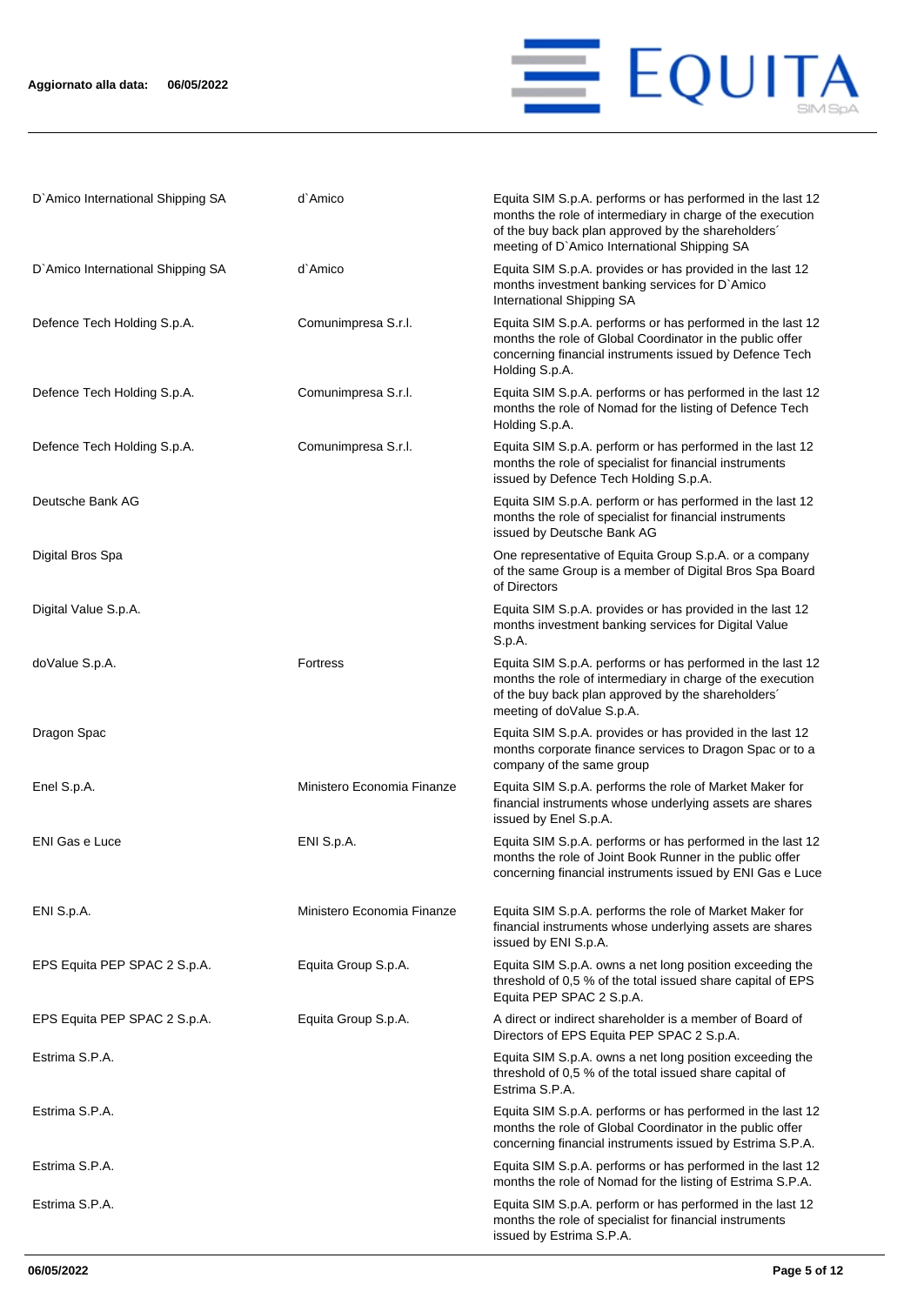

Equita SIM S.p.A. perform or has performed in the last 12 months the role of specialist for financial instruments issued by European Bank For Reconstruction &

European Bank For Reconstruction & Development EBRD

|                                                      |                       | Development EBRD                                                                                                                                                                                                    |
|------------------------------------------------------|-----------------------|---------------------------------------------------------------------------------------------------------------------------------------------------------------------------------------------------------------------|
| Eurotech S.p.A.                                      | <b>EUROTECH GROUP</b> | Equita SIM S.p.A. provides or has provided in the last 12<br>months investment banking services for Eurotech S.p.A.                                                                                                 |
| EXOR S.p.A.                                          | Agnelli               | Equita SIM S.p.A. performs the role of Market Maker for<br>financial instruments whose underlying assets are shares<br>issued by EXOR S.p.A.                                                                        |
| F.I.L.A.-Fabbrica Italiana Lapis ed Affini<br>S.p.A. | Candela               | Equita SIM S.p.A. provides or has provided in the last 12<br>months investment banking services for F.I.L.A.-Fabbrica<br>Italiana Lapis ed Affini<br>S.p.A.                                                         |
| Falck Renewables S.p.A                               | Falck                 | Equita SIM S.p.A. performs or has performed in the last 12<br>months the role of intermediary in charge of the execution<br>of the buy back plan approved by the shareholders'<br>meeting of Falck Renewables S.p.A |
| Falck Renewables S.p.A                               | Falck                 | Equita SIM S.p.A. provides or has provided in the last 12<br>months investment banking services for Falck Renewables<br>S.p.A                                                                                       |
| Falck Renewables S.p.A                               | Falck                 | One representative of Equita Group S.p.A. or a company<br>of the same Group is a member of Falck Renewables<br>S.p.A Board of Directors                                                                             |
| Farmae S.p.A.                                        |                       | Equita SIM S.p.A. provides or has provided in the last 12<br>months corporate finance services to Farmae S.p.A. or to<br>a company of the same group                                                                |
| Farmae S.p.A.                                        |                       | Equita SIM S.p.A. provides or has provided in the last 12<br>months investment banking services for Farmae S.p.A.                                                                                                   |
| Ferrari N.V.                                         | Agnelli               | Equita SIM S.p.A. performs the role of Market Maker for<br>financial instruments issued by Ferrari N.V.                                                                                                             |
| Fiat Chrysler Automobiles N.V.                       | Agnelli               | Equita SIM S.p.A. performs the role of Market Maker for<br>financial instruments whose underlying assets are shares<br>issued by Fiat Chrysler Automobiles N.V.                                                     |
| Fiat Chrysler Automobiles N.V.                       | Agnelli               | Equita SIM S.p.A. performs the role of Market Maker for<br>financial instruments issued by Fiat Chrysler Automobiles<br>N.V.                                                                                        |
| Fiat Chrysler Finance Europe S.A.                    | Agnelli               | Equita SIM S.p.A. performs the role of Market Maker for<br>financial instruments issued by Fiat Chrysler Finance<br>Europe S.A.                                                                                     |
| Fiera Milano Spa                                     | Fiera Milano          | Equita SIM S.p.A. performs or has performed in the last 12<br>months the role of intermediary in charge of the execution<br>of the buy back plan approved by the shareholders'<br>meeting of Fiera Milano Spa       |
| Fiera Milano Spa                                     | Fiera Milano          | Equita SIM S.p.A. provides or has provided in the last 12<br>months investment banking services for Fiera Milano Spa                                                                                                |
| Fincantieri SI S.p.A.                                | Fincantieri S.p.A     | One representative of Equita Group S.p.A. or a company<br>of the same Group is a member of Fincantieri SI S.p.A.<br><b>Board of Directors</b>                                                                       |
| <b>FLY SRL</b>                                       |                       | Equita SIM S.p.A. provides or has provided in the last 12<br>months corporate finance services to FLY SRL or to a<br>company of the same group                                                                      |
| FNM Pay                                              | FNM S.p.A.            | One representative of Equita Group S.p.A. or a company<br>of the same Group is a member of FNM Pay Board of<br><b>Directors</b>                                                                                     |
| FNM S.p.A.                                           | Regione Lombardia     | Equita SIM S.p.A. provides or has provided in the last 12<br>months corporate finance services to FNM S.p.A. or to a<br>company of the same group                                                                   |
| FNM S.p.A.                                           | Regione Lombardia     | Equita SIM S.p.A. provides or has provided in the last 12<br>months investment banking services for FNM S.p.A.                                                                                                      |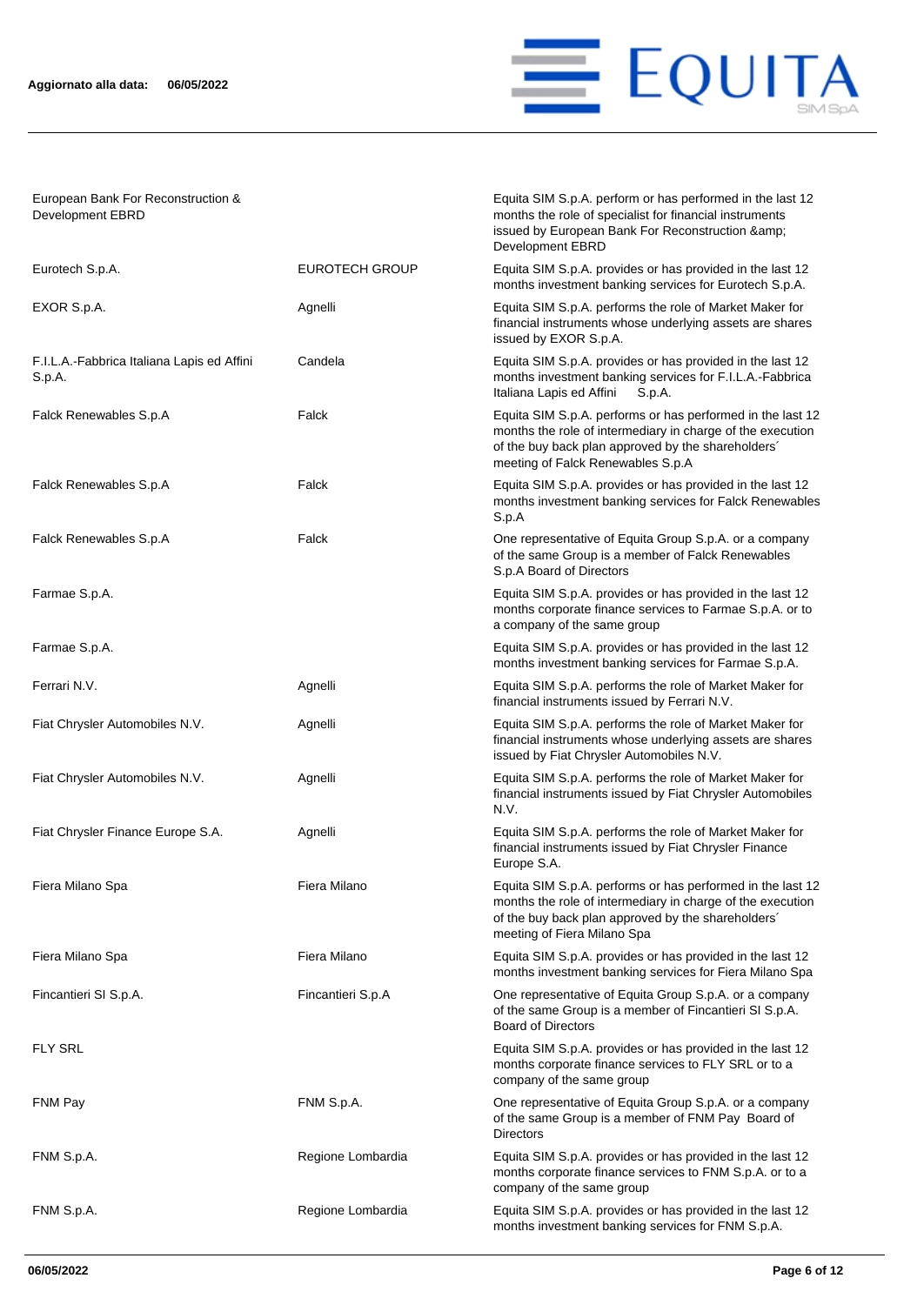

| FNM S.p.A.                          | Regione Lombardia     | Equita SIM S.p.A. performs or has performed in the last 12<br>months the role of Joint Lead Manager in the public offer<br>concerning financial instruments issued by FNM S.p.A.                                         |
|-------------------------------------|-----------------------|--------------------------------------------------------------------------------------------------------------------------------------------------------------------------------------------------------------------------|
| FNM S.p.A.                          | Regione Lombardia     | Equita SIM S.p.A. perform or has performed in the last 12<br>months the role of specialist for financial instruments<br>issued by FNM S.p.A.                                                                             |
| Garofalo Health Care S.P.A.         | Garofalo              | Equita SIM S.p.A. performs or has performed in the last 12<br>months the role of intermediary in charge of the execution<br>of the buy back plan approved by the shareholders'<br>meeting of Garofalo Health Care S.P.A. |
| Garofalo Health Care S.P.A.         | Garofalo              | Equita SIM S.p.A. provides or has provided in the last 12<br>months investment banking services for Garofalo Health<br>Care S.P.A.                                                                                       |
| Garofalo Health Care S.P.A.         | Garofalo              | Equita SIM S.p.A. perform or has performed in the last 12<br>months the role of specialist for financial instruments<br>issued by Garofalo Health Care S.P.A.                                                            |
| Gruppo Mutuionline SpA              | Gruppo Mutuionline    | Equita SIM S.p.A. perform or has performed in the last 12<br>months the role of specialist for financial instruments<br>issued by Gruppo Mutuionline SpA                                                                 |
| Guala Closures S.p.A.               | <b>Guala Closures</b> | Equita SIM S.p.A. perform or has performed in the last 12<br>months the role of specialist for financial instruments<br>issued by Guala Closures S.p.A.                                                                  |
| illimity Bank S.p.A.                | illimity              | Equita SIM S.p.A. provides or has provided in the last 12<br>months investment banking services for illimity Bank S.p.A.                                                                                                 |
| illimity Bank S.p.A.                | illimity              | Equita SIM S.p.A. perform or has performed in the last 12<br>months the role of specialist for financial instruments<br>issued by illimity Bank S.p.A.                                                                   |
| Industrie Chimiche Forestali S.p.A. | Gruppo ICF            | A direct or indirect shareholder is a member of Board of<br>Directors of Industrie Chimiche Forestali S.p.A.                                                                                                             |
| Industrie Chimiche Forestali S.p.A. | Gruppo ICF            | Equita SIM S.p.A. owns a net long position exceeding the<br>threshold of 0,5 % of the total issued share capital of<br>Industrie Chimiche Forestali S.p.A.                                                               |
| Industrie Chimiche Forestali S.p.A. | Gruppo ICF            | Equita SIM S.p.A. perform or has performed in the last 12<br>months the role of specialist for financial instruments<br>issued by Industrie Chimiche Forestali S.p.A.                                                    |
| Iniziative Bresciane S.p.A.         | Iniziative Bresciane  | Equita SIM S.p.A. performs or has performed in the last 12<br>months the role of Nomad for the listing of Iniziative<br>Bresciane S.p.A.                                                                                 |
| Intek Group S.p.A.                  | <b>INTEK</b>          | Equita SIM S.p.A. performs or has performed in the last 12<br>months the role of intermediary in charge of the execution<br>of the buy back plan approved by the shareholders'<br>meeting of Intek Group S.p.A.          |
| Intek Group S.p.A.                  | <b>INTEK</b>          | Equita SIM S.p.A. provides or has provided in the last 12<br>months corporate finance services to Intek Group S.p.A. or<br>to a company of the same group                                                                |
| Intesa Sanpaolo SpA                 | Intesa Sanpaolo       | Equita SIM S.p.A. performs the role of Market Maker for<br>financial instruments whose underlying assets are shares<br>issued by Intesa Sanpaolo SpA                                                                     |
| Intesa Sanpaolo SpA                 | Intesa Sanpaolo       | Equita SIM S.p.A. performs the role of Market Maker for<br>financial instruments issued by Intesa Sanpaolo SpA                                                                                                           |
| Italian Wine Brands S.p.A.          | Italian Wine Brands   | Equita SIM S.p.A. provides or has provided in the last 12<br>months corporate finance services to Italian Wine Brands<br>S.p.A. or to a company of the same group                                                        |
| Italian Wine Brands S.p.A.          | Italian Wine Brands   | Equita SIM S.p.A. performs or has performed in the last 12<br>months the role of Book Runner in the public offer<br>concerning financial instruments issued by Italian Wine<br>Brands S.p.A.                             |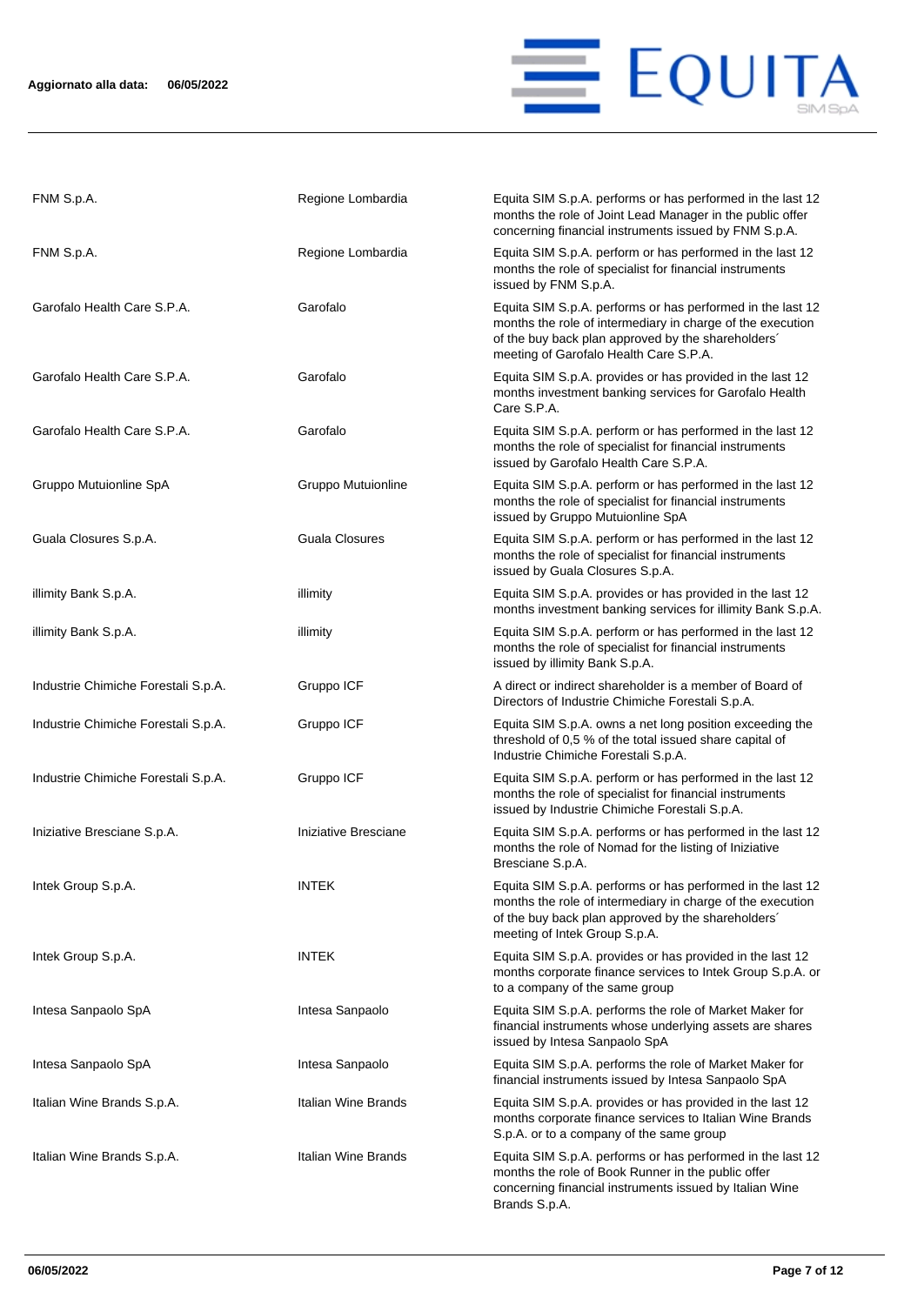

| Italian Wine Brands S.p.A.                | Italian Wine Brands        | Equita SIM S.p.A. perform or has performed in the last 12<br>months the role of specialist for financial instruments<br>issued by Italian Wine Brands S.p.A.                                                         |
|-------------------------------------------|----------------------------|----------------------------------------------------------------------------------------------------------------------------------------------------------------------------------------------------------------------|
| <b>IVS Group SA</b>                       | <b>IVS</b>                 | Equita SIM S.p.A. performs or has performed in the last 12<br>months the role of intermediary in charge of the execution<br>of the buy back plan approved by the shareholders'<br>meeting of IVS Group SA            |
| <b>IVS Group SA</b>                       | <b>IVS</b>                 | Equita SIM S.p.A. provides or has provided in the last 12<br>months corporate finance services to IVS Group SA or to a<br>company of the same group                                                                  |
| <b>IVS Group SA</b>                       | IVS                        | Equita SIM S.p.A. provides or has provided in the last 12<br>months investment banking services for IVS Group SA                                                                                                     |
| <b>IVS Group SA</b>                       | <b>IVS</b>                 | Equita SIM S.p.A. perform or has performed in the last 12<br>months the role of specialist for financial instruments<br>issued by IVS Group SA                                                                       |
| Kairos Investment Management S.p.A.       | Julius Baer Group Ltd.     | One representative of Equita Group S.p.A. or a company<br>of the same Group is a member of Kairos Investment<br>Management S.p.A. Board of Directors                                                                 |
| Kairos Partners SGR S.p.A.                | Julius Baer Group Ltd.     | One representative of Equita Group S.p.A. or a company<br>of the same Group is a member of Kairos Partners SGR<br>S.p.A. Board of Directors                                                                          |
| Kelly Services S.p.A.                     | Kelly Services Inc.        | One representative of Equita Group S.p.A. or a company<br>of the same Group is a member of Kelly Services S.p.A.<br><b>Board of Directors</b>                                                                        |
| LA7 S.p.A.                                | Cairo Communication S.p.A. | One representative of Equita Group S.p.A. or a company<br>of the same Group is a member of LA7 S.p.A. Board of<br><b>Directors</b>                                                                                   |
| Landi Renzo S.p.A.                        | Landi                      | Equita SIM S.p.A. perform or has performed in the last 12<br>months the role of specialist for financial instruments<br>issued by Landi Renzo S.p.A.                                                                 |
| lastminute.com N.V.                       | Im group                   | Equita SIM S.p.A. provides or has provided in the last 12<br>months investment banking services for lastminute.com<br>N.V.                                                                                           |
| Leonardo S.p.a.                           | Ministero Economia Finanze | Equita SIM S.p.A. performs the role of Market Maker for<br>financial instruments whose underlying assets are shares<br>issued by Leonardo S.p.a.                                                                     |
| Leonardo S.p.a.                           | Ministero Economia Finanze | Equita SIM S.p.A. performs the role of Market Maker for<br>financial instruments issued by Leonardo S.p.a.                                                                                                           |
| Leonardo S.p.a.                           | Ministero Economia Finanze | A direct or indirect shareholder is a member of Board of<br>Directors of Leonardo S.p.a.                                                                                                                             |
| Leone Film Group S.p.A.                   | Leone                      | Equita SIM S.p.A. performs or has performed in the last 12<br>months the role of intermediary in charge of the execution<br>of the buy back plan approved by the shareholders'<br>meeting of Leone Film Group S.p.A. |
| Leonteq Securities AG, Guernsey<br>Branch | Leonteg                    | Equita SIM S.p.A. perform or has performed in the last 12<br>months the role of specialist for financial instruments<br>issued by Leonteq Securities AG, Guernsey Branch                                             |
| Maire Tecnimont S.p.A.                    | <b>Maire Tecnimont</b>     | Equita SIM S.p.A. performs or has performed in the last 12<br>months the role of Book Runner in the public offer<br>concerning financial instruments issued by Maire<br>Tecnimont S.p.A.                             |
| Maire Tecnimont S.p.A.                    | <b>Maire Tecnimont</b>     | Equita SIM S.p.A. perform or has performed in the last 12<br>months the role of specialist for financial instruments<br>issued by Maire Tecnimont S.p.A.                                                             |
| Masi Agricola S.p.A.                      | Boscaini                   | Equita SIM S.p.A. provides or has provided in the last 12<br>months investment banking services for Masi Agricola<br>S.p.A.                                                                                          |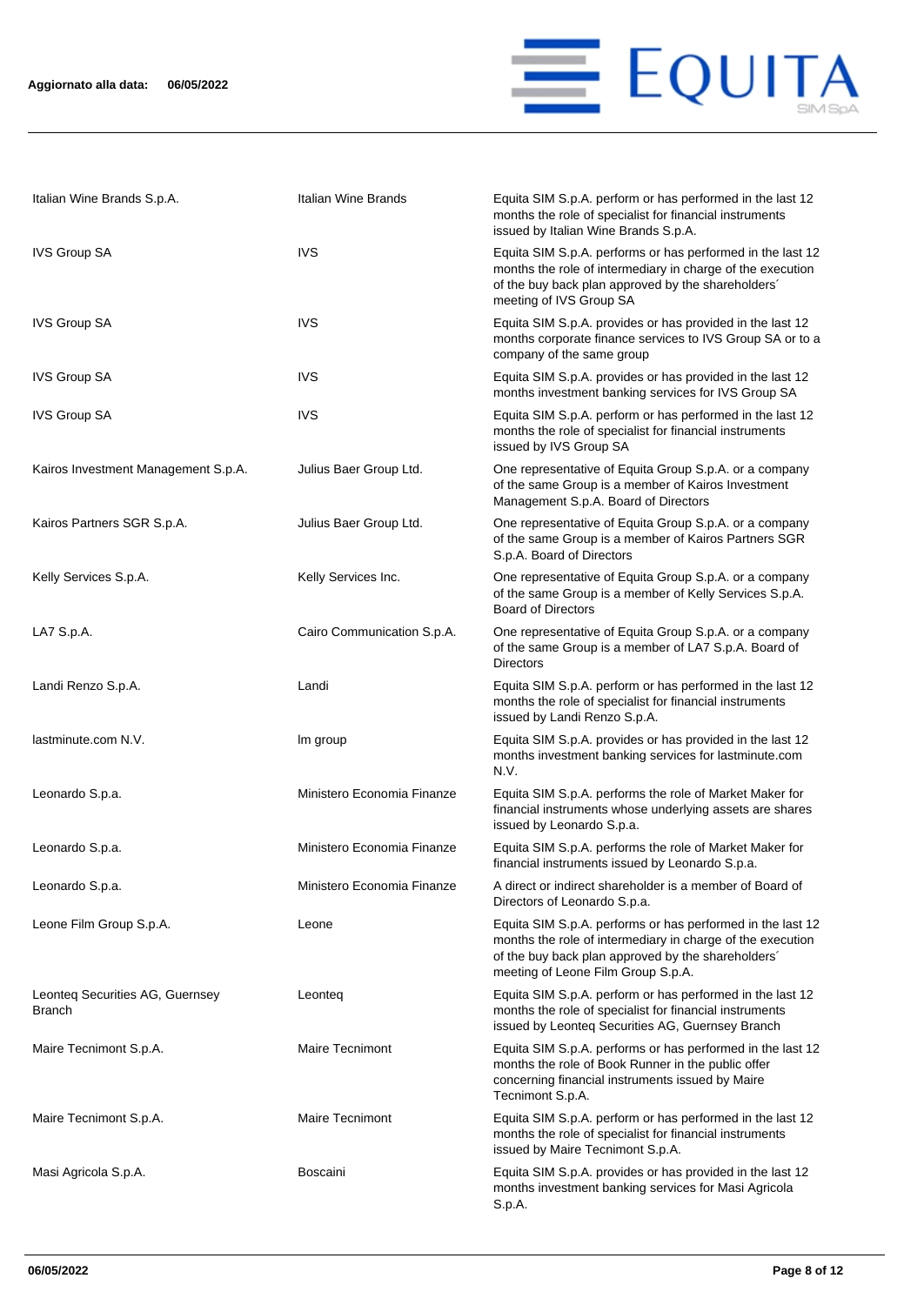

| Masi Agricola S.p.A.                                | <b>Boscaini</b>      | Equita SIM S.p.A. performs or has performed in the last 12<br>months the role of Nomad for the listing of Masi Agricola<br>S.p.A.                                                                                                           |
|-----------------------------------------------------|----------------------|---------------------------------------------------------------------------------------------------------------------------------------------------------------------------------------------------------------------------------------------|
| Masi Agricola S.p.A.                                | <b>Boscaini</b>      | Equita SIM S.p.A. perform or has performed in the last 12<br>months the role of specialist for financial instruments<br>issued by Masi Agricola S.p.A.                                                                                      |
| Masi Agricola S.p.A.                                | <b>Boscaini</b>      | One representative of Equita Group S.p.A. or a company<br>of the same Group is a member of Masi Agricola S.p.A.<br><b>Board of Directors</b>                                                                                                |
| Mediobanca - Banca di Credito<br>Finanziario S.p.A. | Mediobanca           | Equita SIM S.p.A. performs the role of Market Maker for<br>financial instruments whose underlying assets are shares<br>issued by Mediobanca - Banca di Credito Finanziario<br>S.p.A.                                                        |
| Mediobanca - Banca di Credito<br>Finanziario S.p.A. | Mediobanca           | Equita SIM S.p.A. performs the role of Market Maker for<br>financial instruments issued by Mediobanca - Banca di<br>Credito Finanziario S.p.A.                                                                                              |
| Mittel SPA                                          | Stocchi              | Equita SIM S.p.A. perform or has performed in the last 12<br>months the role of specialist for financial instruments<br>issued by Mittel SPA                                                                                                |
| NAF 2 S.p.A.                                        |                      | Equita SIM S.p.A. provides or has provided in the last 12<br>months corporate finance services to NAF 2 S.p.A. or to a<br>company of the same group                                                                                         |
| NB Aurora S.A. SICAF-RAIF                           | Neuberger Berman     | Equita SIM S.p.A. provides or has provided in the last 12<br>months investment banking services for NB Aurora S.A.<br>SICAF-RAIF                                                                                                            |
| NEC Italia S.p.A.                                   | <b>NEC Corp</b>      | One representative of Equita Group S.p.A. or a company<br>of the same Group is a member of NEC Italia S.p.A. Board<br>of Directors                                                                                                          |
| Neprix Agency S.r.l.                                | illimity Bank S.p.A. | One representative of Equita Group S.p.A. or a company<br>of the same Group is a member of Neprix Agency S.r.l.<br><b>Board of Directors</b>                                                                                                |
| Neprix S.r.l.                                       | illimity Bank S.p.A. | One representative of Equita Group S.p.A. or a company<br>of the same Group is a member of Neprix S.r.l. Board of<br><b>Directors</b>                                                                                                       |
| Newlat Food S.p.A.                                  | Mastrolia            | Equita SIM S.p.A. performs or has performed in the last 12<br>months the role of liquidity provider for financial<br>instruments issued by Newlat Food S.p.A.                                                                               |
| Nexi S.p.A.                                         | <b>NEXI</b>          | Equita SIM S.p.A. performs the role of Market Maker for<br>financial instruments whose underlying assets are shares<br>issued by Nexi S.p.A.                                                                                                |
| Openjobmetis S.p.A. - AGENZIA PER IL<br>LAVORO      | Openjob Metis        | Equita SIM S.p.A. performs or has performed in the last 12<br>months the role of intermediary in charge of the execution<br>of the buy back plan approved by the shareholders'<br>meeting of Openjobmetis S.p.A. - AGENZIA PER IL<br>LAVORO |
| Openjobmetis S.p.A. - AGENZIA PER IL<br>LAVORO      | Openjob Metis        | Equita SIM S.p.A. provides or has provided in the last 12<br>months investment banking services for Openjobmetis<br>S.p.A. - AGENZIA PER IL LAVORO                                                                                          |
| Openjobmetis S.p.A. - AGENZIA PER IL<br>LAVORO      | Openjob Metis        | Equita SIM S.p.A. perform or has performed in the last 12<br>months the role of specialist for financial instruments<br>issued by Openjobmetis S.p.A. - AGENZIA PER IL<br>LAVORO                                                            |
| OVS S.p.A.                                          | TIP                  | Equita SIM S.p.A. performs or has performed in the last 12<br>months the role of Book Runner in the public offer<br>concerning financial instruments issued by OVS S.p.A.                                                                   |
| OVS S.p.A.                                          | TIP                  | Equita SIM S.p.A. perform or has performed in the last 12<br>months the role of specialist for financial instruments<br>issued by OVS S.p.A.                                                                                                |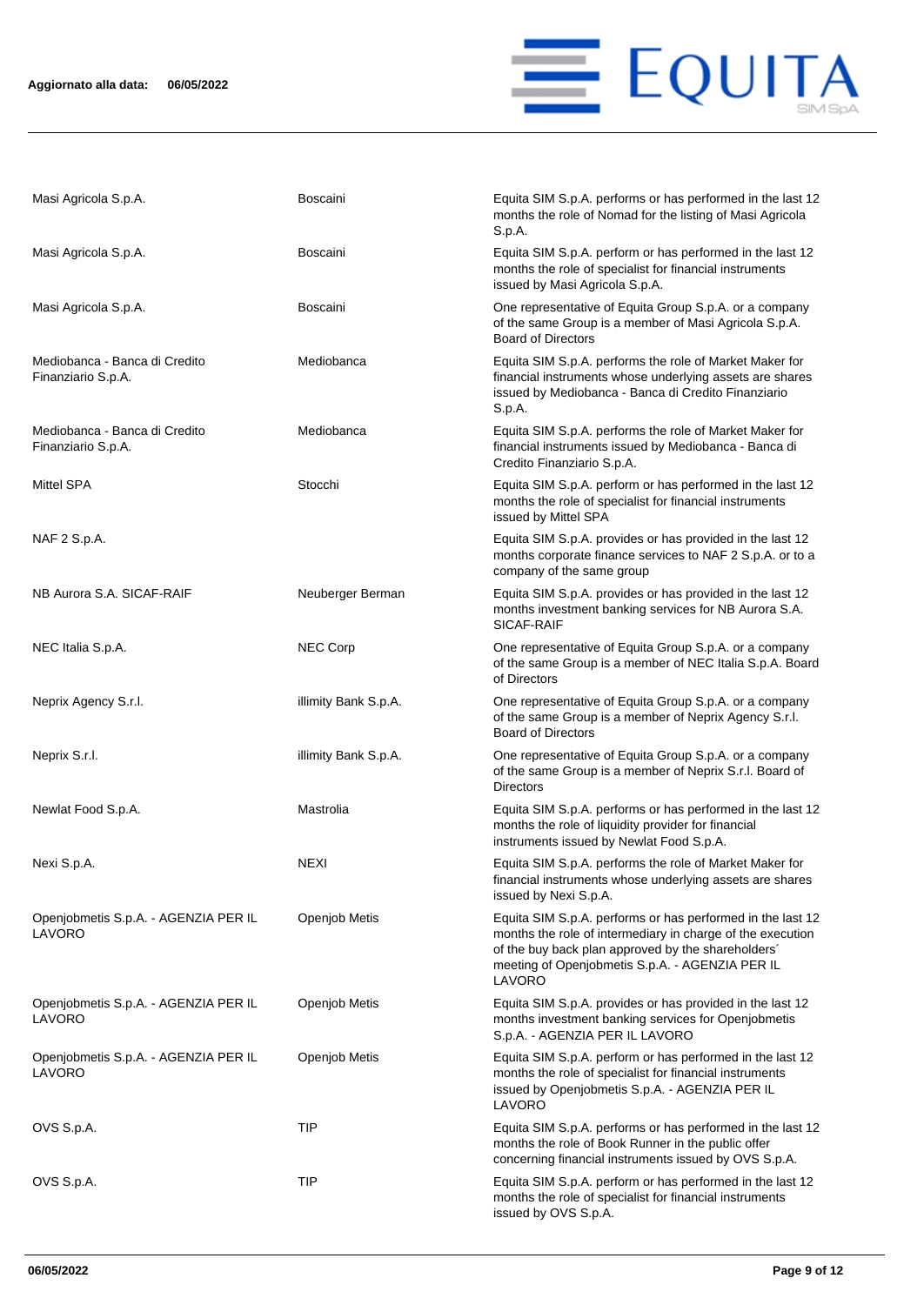

| Philips Innovations S.p.A.            | Philips NV                 | One representative of Equita Group S.p.A. or a company<br>of the same Group is a member of Philips Innovations<br>S.p.A. Board of Directors                                                                              |
|---------------------------------------|----------------------------|--------------------------------------------------------------------------------------------------------------------------------------------------------------------------------------------------------------------------|
| Philips S.p.A.                        | Philips NV                 | One representative of Equita Group S.p.A. or a company<br>of the same Group is a member of Philips S.p.A. Board of<br><b>Directors</b>                                                                                   |
| Pirelli & C.SPA                       | Tronchetti Provera         | Equita SIM S.p.A. performs the role of Market Maker for<br>financial instruments whose underlying assets are shares<br>issued by Pirelli & C.SPA                                                                         |
| Pirelli International Treasury S.p.A. | Pirelli & C. S.p.A.        | One representative of Equita Group S.p.A. or a company<br>of the same Group is a member of Pirelli International<br>Treasury S.p.A. Board of Directors                                                                   |
| Poste Italiane SPA                    | Ministero Economia Finanze | Equita SIM S.p.A. performs the role of Market Maker for<br>financial instruments whose underlying assets are shares<br>issued by Poste Italiane SPA                                                                      |
| Racing Force SpA                      |                            | Equita SIM S.p.A. performs or has performed in the last 12<br>months the role of Global Coordinator in the public offer<br>concerning financial instruments issued by Racing Force<br>SpA                                |
| Racing Force SpA                      |                            | Equita SIM S.p.A. performs or has performed in the last 12<br>months the role of Nomad for the listing of Racing Force<br>SpA                                                                                            |
| Racing Force SpA                      |                            | Equita SIM S.p.A. perform or has performed in the last 12<br>months the role of specialist for financial instruments<br>issued by Racing Force SpA                                                                       |
| RCS Media Group S.p.A.                | Cairo Communication S.p.A. | One representative of Equita Group S.p.A. or a company<br>of the same Group is a member of RCS Media Group<br>S.p.A. Board of Directors                                                                                  |
| <b>RCS Sport</b>                      | RCS Media Group S.p.A.     | One representative of Equita Group S.p.A. or a company<br>of the same Group is a member of RCS Sport Board of<br><b>Directors</b>                                                                                        |
| Reno de Medici SPA                    | Reno de Medici             | Equita SIM S.p.A. provides or has provided in the last 12<br>months corporate finance services to Reno de Medici SPA<br>or to a company of the same group                                                                |
| Revo S.r.l.                           | Revo S.p.A                 | Equita SIM S.p.A. performs or has performed in the last 12<br>months the role of Joint Book Runner in the public offer<br>concerning financial instruments issued by Revo S.r.l.                                         |
| Revo SpA/Milano                       | Revo S.p.A                 | Equita SIM S.p.A. performs or has performed in the last 12<br>months the role of intermediary in charge of the execution<br>of the buy back plan approved by the shareholders'<br>meeting of Revo SpA/Milano             |
| Revo SpA/Milano                       | Revo S.p.A                 | Equita SIM S.p.A. provides or has provided in the last 12<br>months corporate finance services to Revo SpA/Milano or<br>to a company of the same group                                                                   |
| Revo SpA/Milano                       | Revo S.p.A                 | Equita SIM S.p.A. performs or has performed in the last 12<br>months the role of Nomad for the listing of Revo<br>SpA/Milano                                                                                             |
| Revo SpA/Milano                       | Revo S.p.A                 | Equita SIM S.p.A. perform or has performed in the last 12<br>months the role of specialist for financial instruments<br>issued by Revo SpA/Milano                                                                        |
| Sabaf Technology and Safety           | Saleri                     | Equita SIM S.p.A. performs or has performed in the last 12<br>months the role of intermediary in charge of the execution<br>of the buy back plan approved by the shareholders'<br>meeting of Sabaf Technology and Safety |
| Sabaf Technology and Safety           | Saleri                     | Equita SIM S.p.A. perform or has performed in the last 12<br>months the role of specialist for financial instruments<br>issued by Sabaf Technology and Safety                                                            |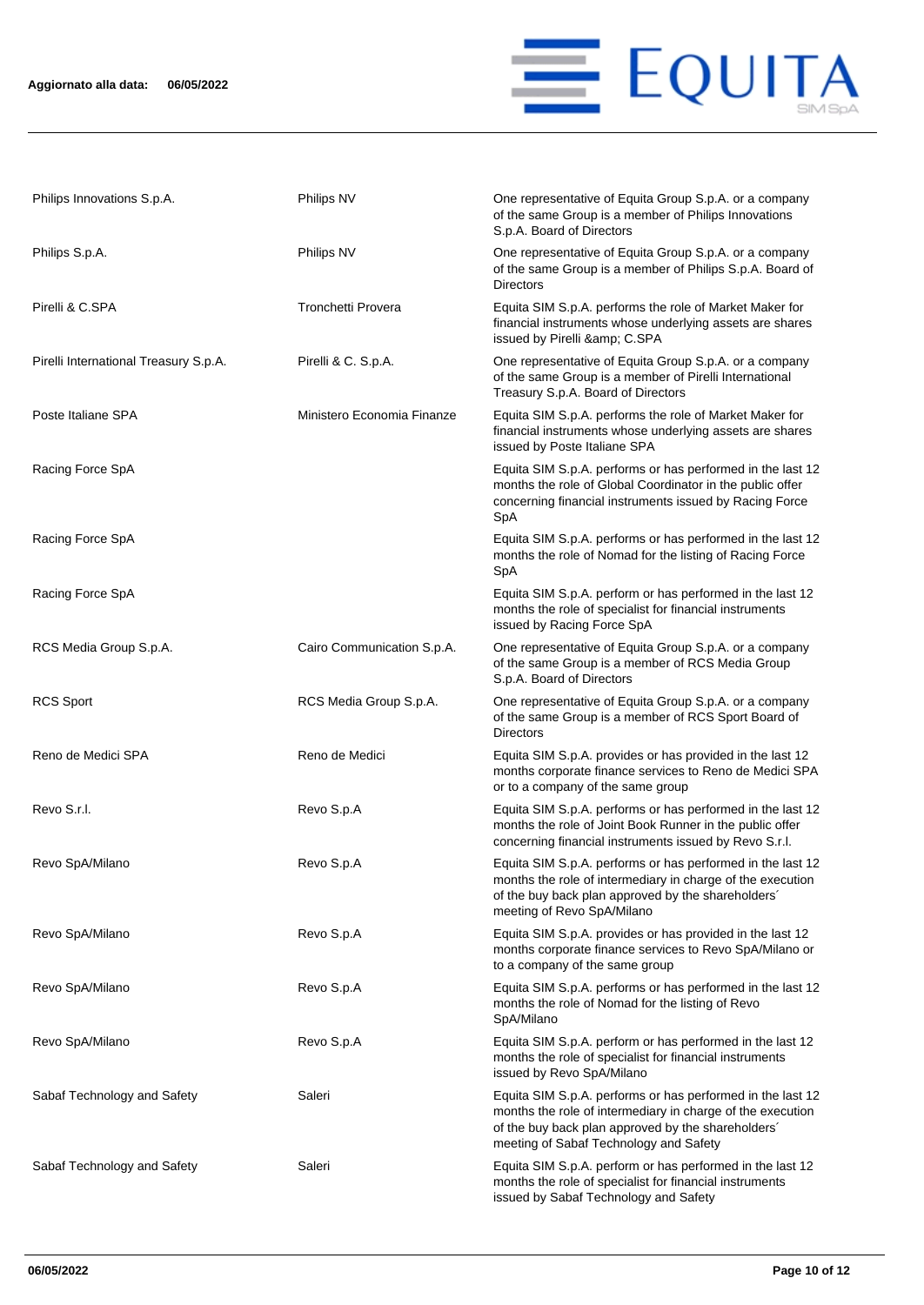

| <b>SAES Getters SPA</b>                                     | Saes                       | Equita SIM S.p.A. provides or has provided in the last 12<br>months investment banking services for SAES Getters<br>SPA                                                                                                                 |
|-------------------------------------------------------------|----------------------------|-----------------------------------------------------------------------------------------------------------------------------------------------------------------------------------------------------------------------------------------|
| SARAS S.p.A. - Raffinerie Sarde                             | Moratti                    | Equita SIM S.p.A. provides or has provided in the last 12<br>months corporate finance services to SARAS S.p.A. -<br>Raffinerie Sarde or to a company of the same group                                                                  |
| SARAS S.p.A. - Raffinerie Sarde                             | Moratti                    | Equita SIM S.p.A. provides or has provided in the last 12<br>months investment banking services for SARAS S.p.A. -<br><b>Raffinerie Sarde</b>                                                                                           |
| <b>SEC Newgate</b>                                          |                            | One representative of Equita Group S.p.A. or a company<br>of the same Group is a member of SEC Newgate Board of<br>Directors                                                                                                            |
| Selle Royal S.p.A.                                          |                            | Equita SIM S.p.A. performs or has performed in the last 12<br>months the role of Sponsor for the public offer of Selle<br>Royal S.p.A.                                                                                                  |
| Sesa S.p.A.                                                 | TIP                        | Equita SIM S.p.A. provides or has provided in the last 12<br>months investment banking services for Sesa S.p.A.                                                                                                                         |
| <b>SG Issuer SA</b>                                         | SG                         | Equita SIM S.p.A. perform or has performed in the last 12<br>months the role of specialist for financial instruments<br>issued by SG Issuer SA                                                                                          |
| SICIT Group S.p.A.                                          | Sicit                      | Equita SIM S.p.A. performs or has performed in the last 12<br>months the role of intermediary in charge of the execution<br>of the buy back plan approved by the shareholders'<br>meeting of SICIT Group S.p.A.                         |
| Signify S.p.A.                                              | Philips NV                 | One representative of Equita Group S.p.A. or a company<br>of the same Group is a member of Signify S.p.A. Board of<br>Directors                                                                                                         |
| Sika Polyurethane Manufacturing S.r.l.                      | Sika AG                    | One representative of Equita Group S.p.A. or a company<br>of the same Group is a member of Sika Polyurethane<br>Manufacturing S.r.l. Board of Directors                                                                                 |
| Siram Veolia S.p.A.                                         | Veolia Environnement SA    | One representative of Equita Group S.p.A. or a company<br>of the same Group is a member of Siram Veolia S.p.A.<br><b>Board of Directors</b>                                                                                             |
| SIT S.p.A.                                                  | Sit                        | Equita SIM S.p.A. performs or has performed in the last 12<br>months the role of intermediary in charge of the execution<br>of the buy back plan approved by the shareholders'<br>meeting of SIT S.p.A.                                 |
| SITI - B & T Group S.p.A.                                   |                            | Equita SIM S.p.A. performs or has performed in the last 12<br>months the role of intermediary in charge of coordinating<br>the collection of acceptances in the tender and/or<br>exchange offer launched by Barbieri & amp; Tarozzi SpA |
| Smartetn PLC                                                | Smartetn                   | Equita SIM S.p.A. perform or has performed in the last 12<br>months the role of specialist for financial instruments<br>issued by SmartETN Plc and guaranteed by Cirdan Capital<br>Management Ltd                                       |
| SNAM S.p.A.                                                 | Ministero Economia Finanze | Equita SIM S.p.A. performs the role of Market Maker for<br>financial instruments whose underlying assets are shares<br>issued by SNAM S.p.A.                                                                                            |
| Societa Cattolica di Assicurazione -<br>Societa Cooperativa | Cattolica                  | Equita SIM S.p.A. perform or has performed in the last 12<br>months the role of advisor of the offerer in transactions on<br>financial instruments issued by Societa Cattolica di<br>Assicurazione - Societa Cooperativa                |
| Societe Generale Effekten GMBH                              | SG                         | Equita SIM S.p.A. perform or has performed in the last 12<br>months the role of specialist for financial instruments<br>issued by Societe Generale Effekten GMBH                                                                        |
| Societe Generale SA                                         | Societe Generale           | Equita SIM S.p.A. perform or has performed in the last 12<br>months the role of specialist for financial instruments<br>issued by Societe Generale SA                                                                                   |